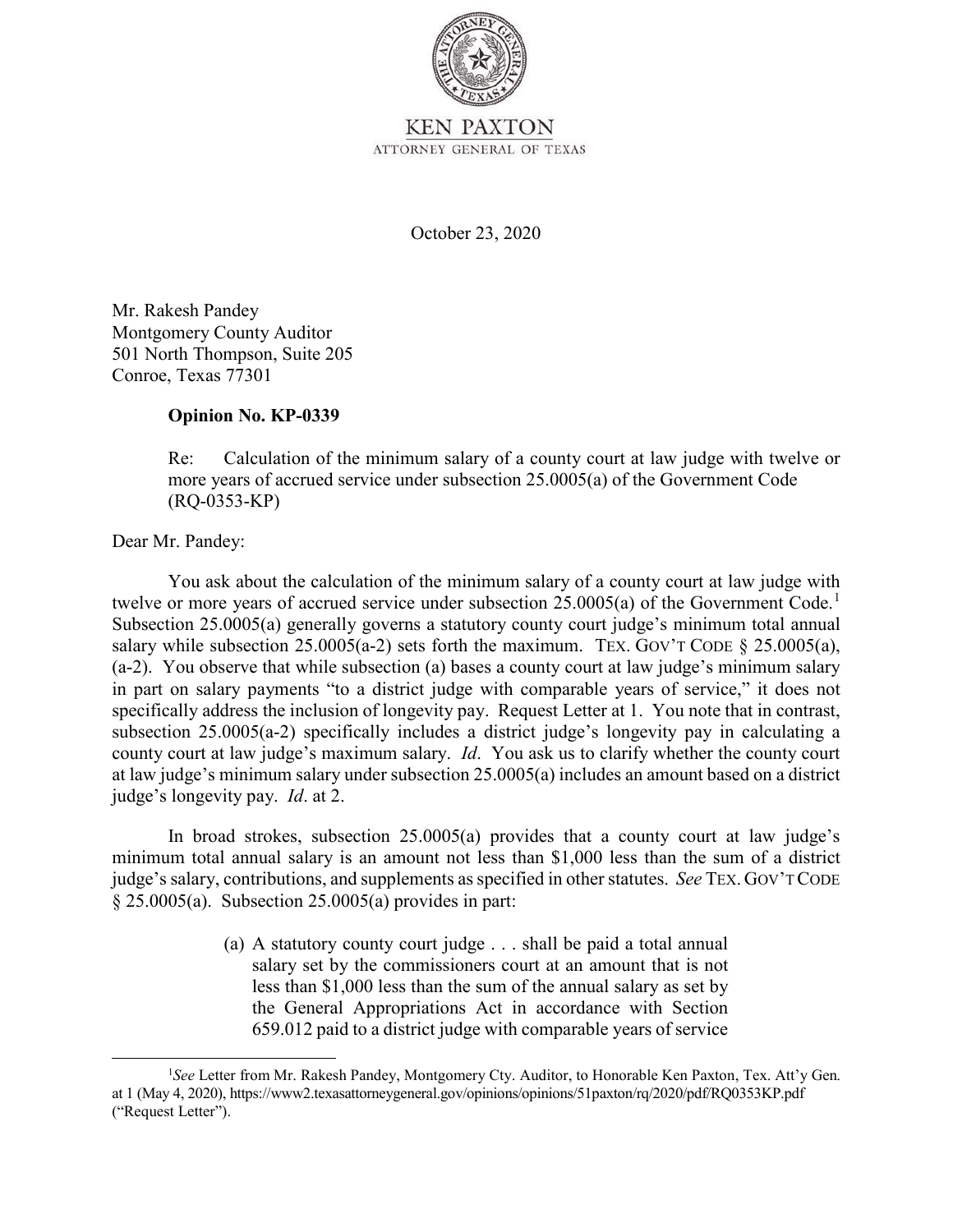$\overline{a}$ 

 as the statutory county court judge and any state or county county . . . . A statutory county court judge's total annual salary contributions and supplements paid to a district judge in the includes any state or county contributions and supplements paid to the judge.

 *Id*. Thus, the formula for calculating the minimum total annual salary for a county court at law section 659.012 of the Government Code specify the annual base salary for district judges. *See*  Act in an amount equal to at least \$140,000." TEX. GOV'T CODE § 659.012(a)(1); *see also id*. judge first requires determining "the annual salary . . . paid to a district judge with comparable years of service as the statutory county court judge." *Id*. The General Appropriations Act and General Appropriations Act, 86th Leg., R.S., S.B. 1, art. IV-37 (2019);<sup>2</sup> TEX. GOV'T CODE § 659.012(a)(1). Subsection 659.012(a)(1) of the Government Code provides that "a judge of a district court is entitled to an annual base salary from the state as set by the General Appropriations § 659.011 (stating that "salaries of all state officers and employees are in the amounts provided by the biennial appropriations act").

 Subsection 659.012(b) adjusts a district judge's state annual base salary according to the judge's years of service as described in the statute. *Id*. § 659.012(b) (including accrual of judicial state base salary. TEX. GOV'T CODE  $\S 659.012(b)(1)$ . District judges with eight or more years of service are entitled to an annual salary in an amount that is 120 percent of the state base salary. *Id*. § 659.012(b)(2). You ask about a county court at law judge who has twelve or more years of retirement service credit and service in certain positions); *see also* OFFICE OF COURT ADMINISTRATION, JUDICIAL SALARIES EFFECTIVE SEPTEMBER 1, 2019, [http://www.txcourts.gov/](http://www.txcourts.gov) media/1446571/judicial-salaries-september-2019.pdf. District judges with more than four but less than eight years of service are entitled to an annual salary in an amount that is 110 percent of the "accrued service." Request Letter at 2. The annual salary of a district judge with "comparable years of service"—twelve years—is 120 percent of the state base salary under subsection 659.012(b)(2). TEX. GOV'T CODE §§ 25.0005(a), 659.012(b)(2).

 pay supplement under section 659.0445. *Id.* § 659.0445(a). To receive longevity pay, a judge service in the appropriate retirement system. *Id*. §§ 74.041(4), 659.0445(a), (b), (d) (also providing that a county may provide longevity pay to district judges who meet other qualifications). The formula in subsection 25.0005(a) includes only those "supplements paid to a district judge *in the*  To the annual salary of a district judge with comparable years of service, the formula in subsection 25.0005(a) adds "any state or county contributions and supplements paid to a district judge in the county." *Id.* § 25.0005(a). Eligible district judges also receive the state longevitymust be a current judicial officeholder, receive a salary paid by the State, be a member of the Judicial Retirement System of Texas Plan One or Plan Two, and have twelve years of credited *county*." *Id*. § 25.0005(a) (emphasis added). Thus, under subsection 25.0005(a), if a district judge in the county receives a longevity-pay supplement, it should be included in the formula to calculate the total annual salary of a county court at law judge with comparable years of service. *Id*.; *see also* Tex. Att'y Gen. Op. No. GA-0694 (2009) at 1, (determining that "'total annual salary' in

<sup>2</sup> *Available at* [https://www.lbb.state.tx.us/Documents/GAA/General\\_Appropriations\\_Act\\_2020\\_2021.pdf.](https://www.lbb.state.tx.us/Documents/GAA/General_Appropriations_Act_2020_2021.pdf)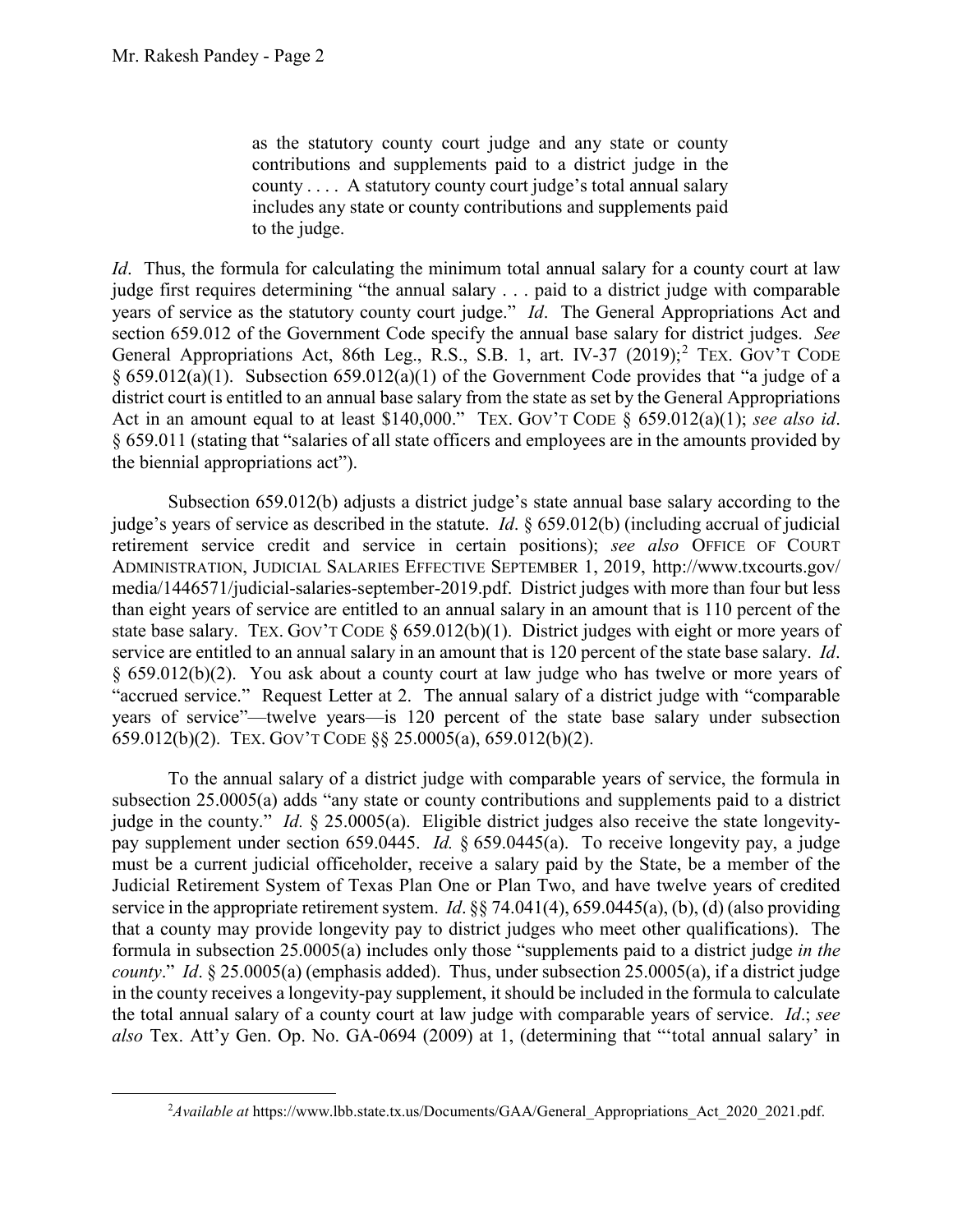$\overline{a}$ 

 section 25.0005 is broad enough to encompass the amount of longevity pay received by a district judge in the county").

 In summary, a county court at law judge's minimum total annual salary under subsection 25.0005(a) is an amount not less than \$1,000 less than the sum of a district judge's salary, as contributions and supplements paid to the district judge. If a district judge in the same county as the county court at law judge receives longevity pay under section 659.0445, then that amount adjusted by subsection 659.012(b) according to years of service, plus any county or state should be included in the calculation of the sum of the district judge's salary, contributions, and supplements that forms the basis of a county court at law judge's minimum total annual salary.<sup>3</sup>

 section [25.0005] prevails over any other law that limits a particular statutory county court judge to an annual salary of less than the amount provided by Subsection (a), but does not affect a salary minimum set by other law that equals or exceeds the amount provided by Subsection (a).

*Id*. § 25.0005(d). In other words, the formula in subsection 25.1722(d) would control only if it produced a salary minimum that equals or exceeds the minimum specified in subsection 25.0005(a).

 county court at law judges in Montgomery County, you should also consider the potential impact of section 25.1722, which applies only to Montgomery County judges. Subsection 25.1722(d) provides: "The judge of a county court at salary, including supplements, of any district judge in the county." TEX. GOV'T CODE § 25.1722(d). Usually in <sup>3</sup>Although you ask only about section 25.0005 of the Government Code, because your question concerns the law [in Montgomery County] shall be paid an annual salary that is not less than \$1,000 less than the total annual chapter 25, a statute applicable to courts in a specific county prevails over conflicting statutes that apply generally. *Id*. § 25.0001(a). But subsection 25.0005(d) has its own provision for resolving conflicts, providing that notwithstanding the general rule,